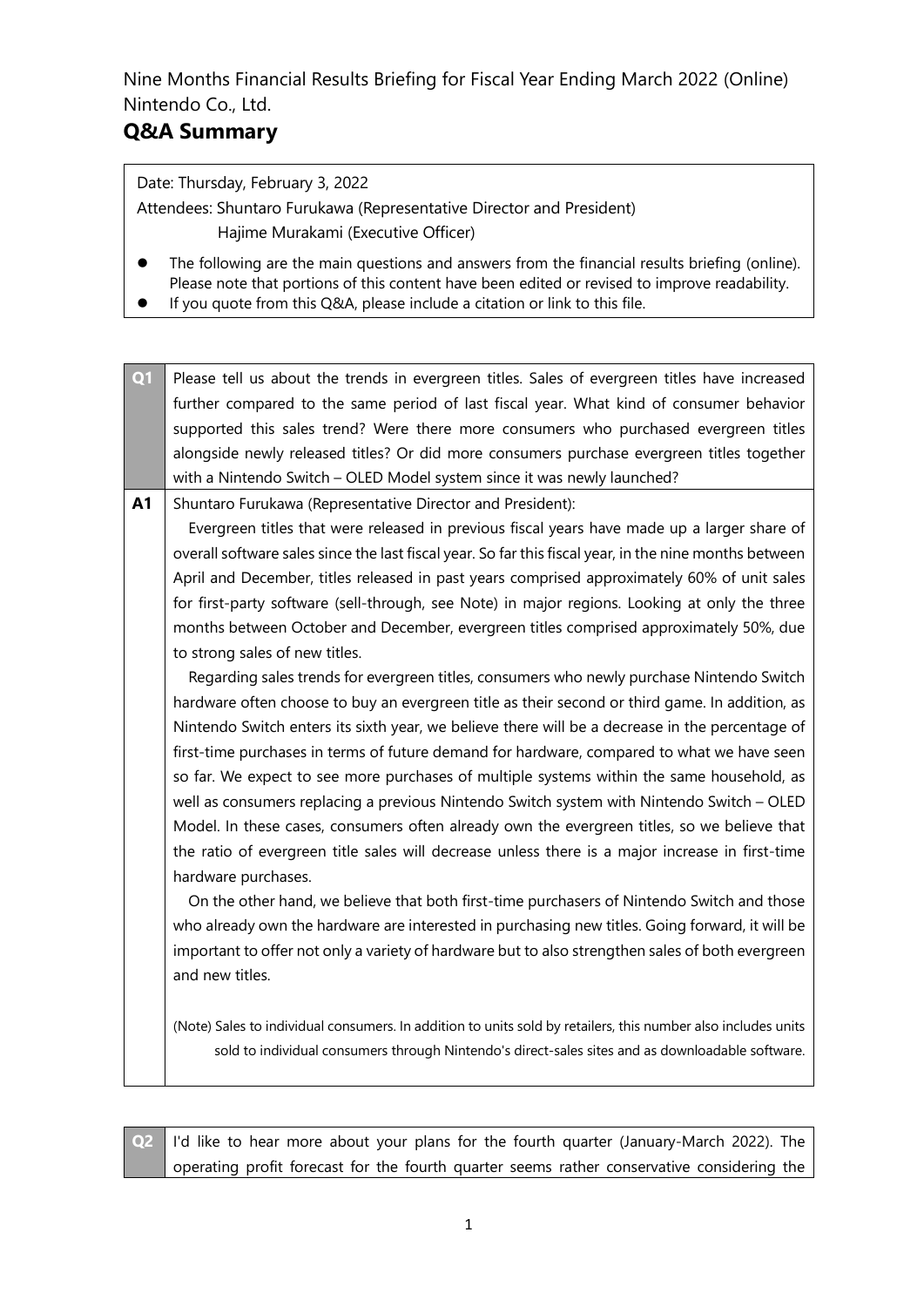#### **Q&A Summary**

strong sales for *Pokémon Legends: Arceus* and the planned release of *Kirby and the Forgotten Land* in March. What is your perspective on this? I'd like to know how much you incorporated the impact of *Pokémon Legends: Arceus* into the forecast.

**A2** Furukawa:

Three major changes have been made to the financial forecast for this period. The first is that the hardware sales volume forecast was revised downward from 24 million units to 23 million units. This is mainly due to insufficient supply of semiconductor components, and we estimate that it would be difficult to produce and sell the quantity that was previously planned. On the other hand, considering our sales results through the third quarter, the software sales forecast has been revised upward from 200 million units to 220 million units. We have not made any major changes to the sales plans for the fourth quarter. The third change is that the estimated exchange rate for the U.S. dollar was adjusted from 105 yen per dollar to 110 yen per dollar.

For the fourth-quarter sales forecast, in terms of hardware production, we were able to secure sufficient stock for our sales volume forecast of 23 million units without significant issues, but the distribution remains somewhat opaque. In particular, logistical delays continue to occur for products shipped to markets outside of Japan. Given this situation, we do not think that the hardware sales volume will greatly exceed our forecast.

Regarding software, we have not made any major revisions to the plans for the fourth quarter, and we believe there is room for a bit more growth in sales depending on future trends. While *Pokémon Legends: Arceus* was just released last week (on January 28), initial sales are very strong. Since this title has not only appealed to those who previously played Pokémon titles on Nintendo Switch, but also has garnered interest for others by offering a new kind of Pokémon experience, we expect many consumers to enjoy the game. In addition, *Kirby and the Forgotten Land* is scheduled for release in March. We are working toward achieving our planned goals by greatly increasing sales of first-party titles through these offerings.

**Q3** I'd like to hear about the production and sales situation for Nintendo Switch hardware. You could say that the shipment volume for the third quarter (October-December) was large, but I get a sense that shipments to the U.S. were a little weak. Was that because of logistical delays? Also, looking at the trend in component procurement toward next fiscal year, do you see any change from the situation to date? **A3** Furukawa:

Regarding the production and sales of Nintendo Switch hardware, we were able to produce enough hardware to meet demand through the first half (April-September), and stores had inventory throughout the world. But in the months following October, which includes the holiday season when sales are at their highest level, the situation varied in different regions. In Japan and Europe, there were temporary scarcities of Nintendo Switch – OLED Model, but in general, for the Nintendo Switch family overall, we were able to produce and supply enough hardware to meet demand. On the other hand, in the U.S., shortages continued from the third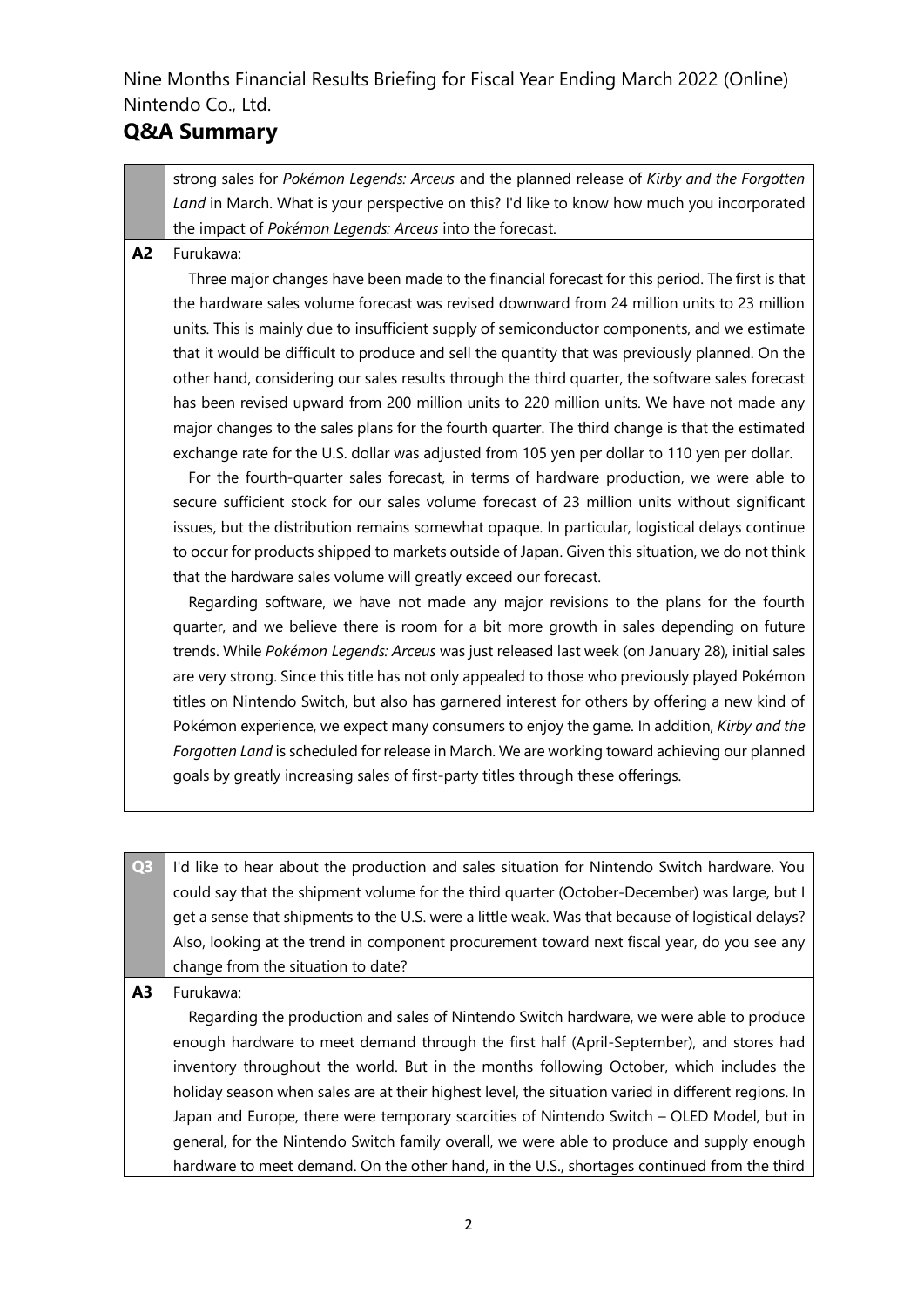#### **Q&A Summary**

week of November (Thanksgiving) onward. In December, we were not able to meet all of the demand, and that situation has continued through the beginning of the year.

Since the start of this fiscal year, we have said that the outlook is uncertain due to the shortages of semiconductors and other components. We have not seen signs of any major changes since we entered 2022, so the situation remains the same. The fact that we were able to sell hardware during the holiday season at the same level as the previous year under these circumstances was thanks in large part to the support of our partner companies, and I would like to express my deep gratitude to them for this. Going forward, we will work to manufacture as much hardware as possible to satisfy demand.

**Q4** Could you please explain the annual playing users metric in more detail? How does it compare to when you sold 100 million units of the Wii system? Do you see any connection between this metric and software sales trends? Also, what kinds of business decisions make use of this number of annual playing users? If the number of players remains at high levels or even increases, could it lead to a decision to postpone the launch of the next-generation game system?

#### **A4** Furukawa:

The annual playing users metric counts the number of users, out of all the Nintendo Accounts registered to Nintendo Switch systems, who started up at least one Nintendo Switch game during a given 12-month period. Our consumer base is highly diverse, and consumers vary greatly in how frequently they play games and how many games they purchase. So, looking at the number of playing users over 12 months, which is a long period of time, serves as a metric that helps to better understand our business.

We base our day-to-day business decisions on a variety of indicators including the number of annual playing users, according to the circumstances of the moment.

As for comparisons with the Wii system, Wii and Nintendo Switch have very different feature sets, and the software lineup and the way titles are played on them are also different. Moreover, the game industry and the environment surrounding our company have changed significantly since the time of the Wii launch in 2006. Nintendo Switch has reached the same level of cumulative sales of 100 million units, but we do not make simple comparisons with Wii.

The fact that so many consumers are playing Nintendo Switch creates a greater opportunity for people to pick up new titles when they are released in the future. With Nintendo Switch's user engagement rising to record levels toward the end of last year, we believe the platform is heading into its sixth year with strong momentum.

There are currently nearly 100 million annual playing users, and going forward, it is important to consider how we can maintain and expand on that number. This will also be essential when we consider our plan for the next hardware platform.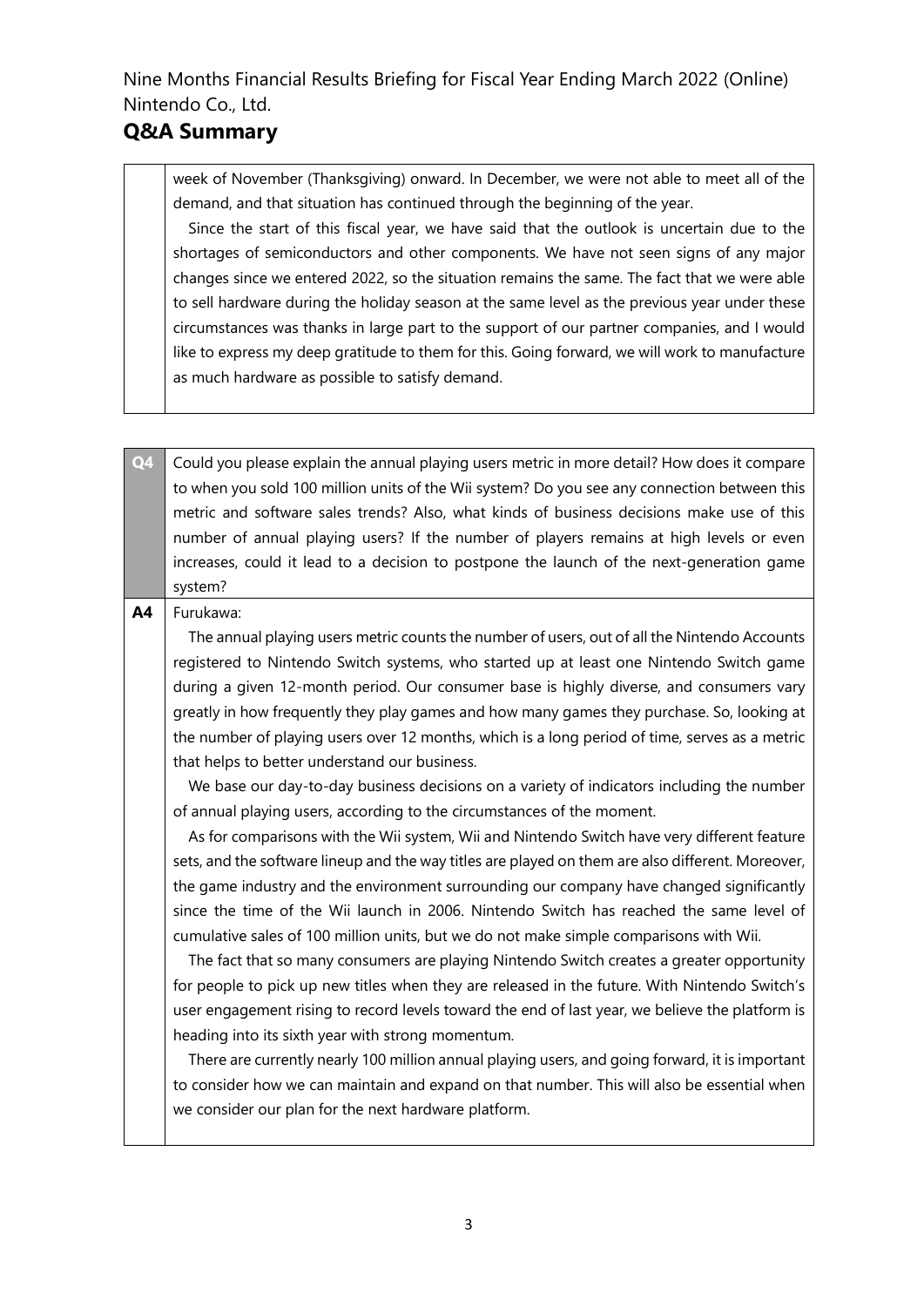### **Q&A Summary**

- **Q5** This is about initiatives related to the metaverse and to NFTs. In one respect, you could say you have already taken the initiative with *Animal Crossing: New Horizons*, but the metaverse has such large potential, so I'd like to know your views to the extent you can share at this time.
- **A5** Furukawa:

The metaverse has captured the attention of many companies around the world, and it has great potential. When the concept of the metaverse is introduced in the media, games like *Animal Crossing: New Horizons* are sometimes brought up as examples. In that sense, the metaverse is of interest to us.

But at this point in time, there is no easy way to define specifically what kinds of surprises and enjoyment the metaverse can deliver to our consumers. As a company that provides entertainment, our main emphasis is on ways to deliver fresh surprises and fun to our consumers. We might consider something if we can find a way to convey a "Nintendo approach" to the metaverse that many people can readily understand, but we do not think that is the situation at the present time.

**Q6** What percentage of users purchased the *Animal Crossing: New Horizons* paid add-on content, *Animal Crossing: New Horizons – Happy Home Paradise*? I'd also like to hear about sales trends and reactions.

#### **A6** Furukawa:

We do not disclose attach rates of individual pieces of add-on content for specific titles, but digital sales grew enormously in Q3, and one factor in that was the *Animal Crossing: New Horizons* add-on content. It is playable by subscribers to Nintendo Switch Online + Expansion Pack, and there were both consumers who bought the add-on content on its own and those who played it through Nintendo Switch Online + Expansion Pack. In addition, the last fighter in *Super Smash Bros. Ultimate Fighters Pass Vol. 2* was released during the same period. The introduction of such major add-on content for existing software contributed to Nintendo Switch's user engagement. We believe that the introduction of new titles and this sort of addon content in the holiday season had the effect of both growing hardware sales and increasing sales of other software.

| Q7        | I have a question about hardware manufacturing costs. It appears that costs are rising slightly |
|-----------|-------------------------------------------------------------------------------------------------|
|           | due to the current semiconductor shortage, but what degree of impact does that have on gross    |
|           | profit? Also, going forward, will you increase production volume to secure the required volume  |
|           | of hardware even if costs rise, or do you decide production volume while taking costs into      |
|           | account to a certain degree?                                                                    |
| <b>A7</b> | Furukawa:                                                                                       |
|           | Nintendo Switch was launched several years ago, and we have continued to work to reduce         |
|           | costs, but the recent component shortages are leading to increased costs. And even though       |